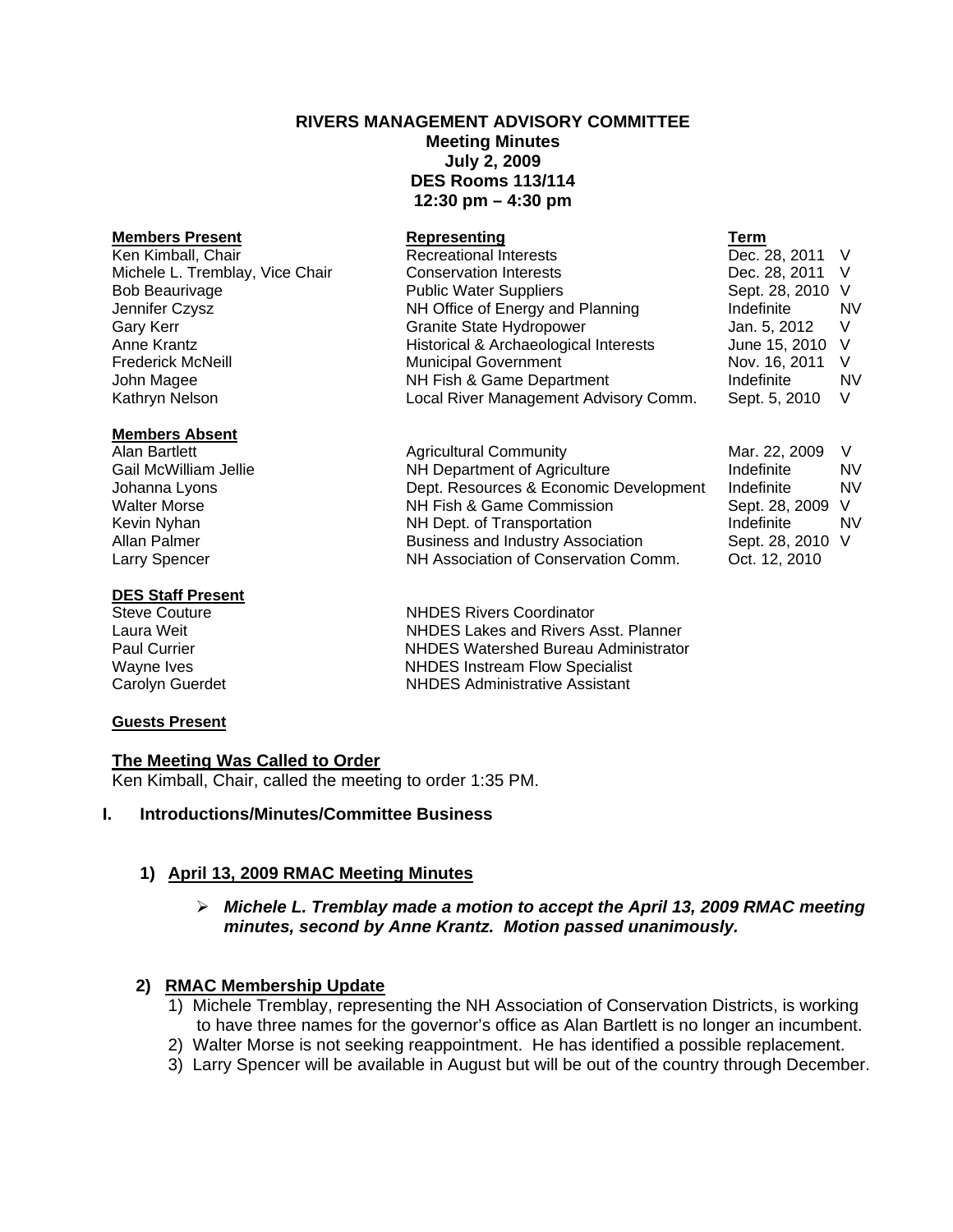#### **3) Rivers Coordinator Transition**

Laura Weit will be acting Rivers Coordinator and has been working with Steve during this time of transition. Steve's last day with DES will be the first week of August. He will return in October 2010.

#### **4) DES LAC Permit coordination SOP**

 Steve expects the SOP will be established before he departs. The LAC Permit SOP will implement the statutory requirement of RSA 483:12-a, (I-a), in which "the rivers coordinator shall develop, in conjunction with affected state agencies and local river management advisory committees, the procedure by which the state shall notify the appropriate local river management advisory committee when state action is being considered which affects a designated river." The LACs have been very involved in the development of the SOP. Discussion concerning the benefit of developing of a blog for RMAC/LAC permit reviews was held. RMAC meeting minutes are available online back to 2006 and all minutes are available on cassette tape.

#### **5) Annual LAC presentation to RMAC**

Last year, the Upper Merrimack River LAC hosted a summer RMAC meeting with an afternoon paddle on the Merrimack River. Discussion was held to determine if something similar should be undertaken this year. Kath Nelson offered to reach out to the LACs to understand what they are working on and obtain a list of priorities/wish lists. There are 15 designated rivers, with the Cocheco River becoming the  $16<sup>th</sup>$  on July 21, 2009. There are currently 14 active LACs, with 13 of the 14 submitting annual reports last year.

Chairman Kimball suggested holding a joint meeting with the RMAC/LACs, with the purpose of reviewing and evaluating RSA 483 to ask where we are, what have we done, and what changes might be proposed. It was pointed out that the LACs would need to be educated on what the RMAC is and what it does prior to a joint meeting. Steve noted the biennial report is due in October, which is an excellent opportunity for the RMAC to highlight any deficiencies in the Rivers Program. He also noted there will be reduced staff support over the next year or so. Steve recommended scaling back and providing an opportunity for the RMAC to interact with the LACs. Invite the LACs to meet with the RMAC and ask the LACs to explain what they are doing at the local level. Michelle Tremblay supported the recommendation that the LACs be invited to an upcoming meeting with one LAC providing a feature presentation followed by an open forum discussion.

Kath suggested developing a powerpoint presentation, explaining what the RMAC is, and having it available to the LACs to include on their agenda. It was also suggested that RMAC members take the powerpoint presentation out to the LACs to explain what the RMAC does and answer any questions. Topics that could be covered are instream flow, review of state owned-lands, and VRAP.

¾ *Michele L. Tremblay made a motion that the LACs get the RMAC meeting notices and that volunteers be solicited, Michele included, to act as a speakers bureau for the RMAC. The powerpoint presentation would be given by a RMAC member to each of the LACs. Kath will coordinate the relevant RMAC member to the request. We will, via Kath, solicit the LACs to come to the next meeting and Kath will work with them to determine which LAC will be featured at the meeting by providing a brief presentation. Second by Anne Krantz. Discussion ensued. Motion was withdrawn by Michele.*

Action Items: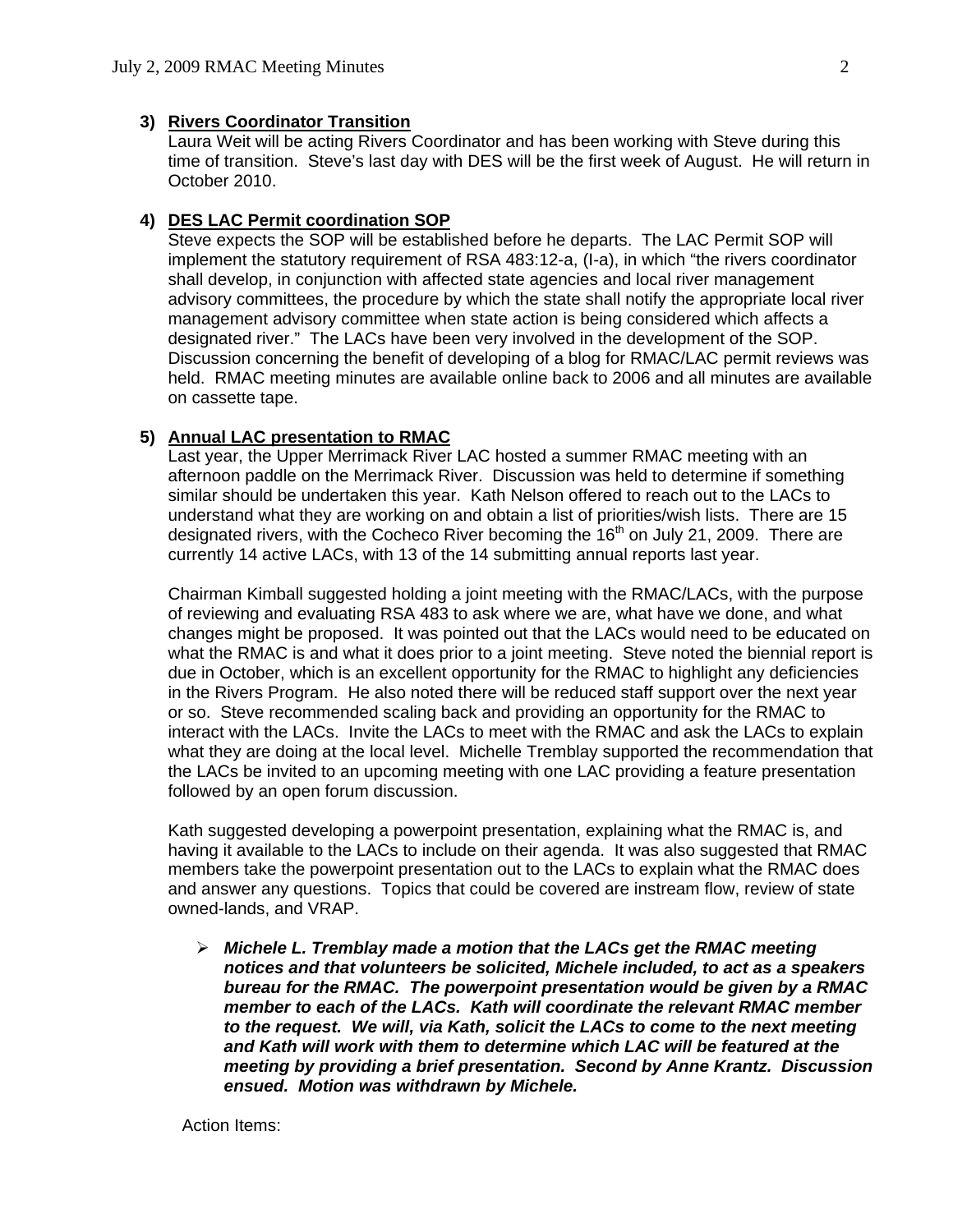- 1) Add LAC list serve to RMAC meeting agenda notification.
- 2) Recruit RMAC members to serve as Speakers Bureau to advocate the purpose of the RMAC to the LACs.
- 3) Invite an LAC to talk about what they do at the local level. Welcome others who may want to attend.

 It was suggested to ask the Lamprey River LAC as a presenter with a short presentation on the connection between the LAC and the RMAC but also ask them for their feedback on the instream flow process.

### **II. InStream Flow Update – Wayne Ives, NHDES**

The Instream Flow Program has two pilot studies, one on the Souhegan River and the other on the Lamprey River, to determine how protected instream flows will be established for the rest of New Hampshire's designated rivers.

Protected Instream Flows were defined for flow-dependent protected entities listed in RSA 483. These protected entities can be grouped as fish, riparian wildlife and vegetation, and human uses. Protected instream flows for fish were developed using MesoHABSIM, a habitat simulation model, and those for riparian wildlife and vegetation were developed using a floodplain transect survey model. Flow needs for the human recreational (boating and swimming) and water supply uses of flow were developed using questionnaires and surveys. The flow requirements for fish, riparian wildlife and vegetation were found to be the determining factors for instream flow protection because of their dependence on specific flow magnitude, duration and frequencies to support habitat and life cycle needs. The human recreational uses of flow are considered to be opportunistic, meaning that boating and swimming are seasonal uses supported by recurring natural flows. The resulting protected flows were developed and evaluated within the framework of the Natural Flow Paradigm. Maintaining these flows will protect human uses by maintaining the natural hydrograph variability.

The development of the protected instream (PISF) values was performed within the framework of the Natural Flow Paradigm. The Natural Flow Paradigm recognizes that the natural variability of stream flows is what determines the geomorphic and biologic characteristics of a stream or river. The native riverine ecosystem adapted to a natural flow regime that was not affected by diversions, discharges or withdrawals. Too great a change from the natural flow regime will cause impairment of the ecosystem; however there is flexibility within the variability for water use. The Natural Flow Paradigm also recognizes that minimum flows were not adequate for describing the natural variability of flows. Flow has other components beside magnitude that are important to sustaining the ecosystem. Description of protected flows requires the use of the components of the Natural Flow Paradigm: flow magnitude, frequency, duration, timing and rate of change.

The application of the Natural Flow Paradigm concept in these studies implies that the principal management objective is to allow streams to flow as close to its natural flow regime as possible. Low flows and floods are expected to occur as natural conditions and occur within the range of natural flows. Typical human influences tend to reduce flow variability by removing floods and droughts. This may make the availability of stream flow more reliable for human use, but is detrimental to biological integrity.

It is important to recognize that the natural river flow (even in the absence of any human intervention or water use) will not always meet all of the flow ecosystem needs, nor should it.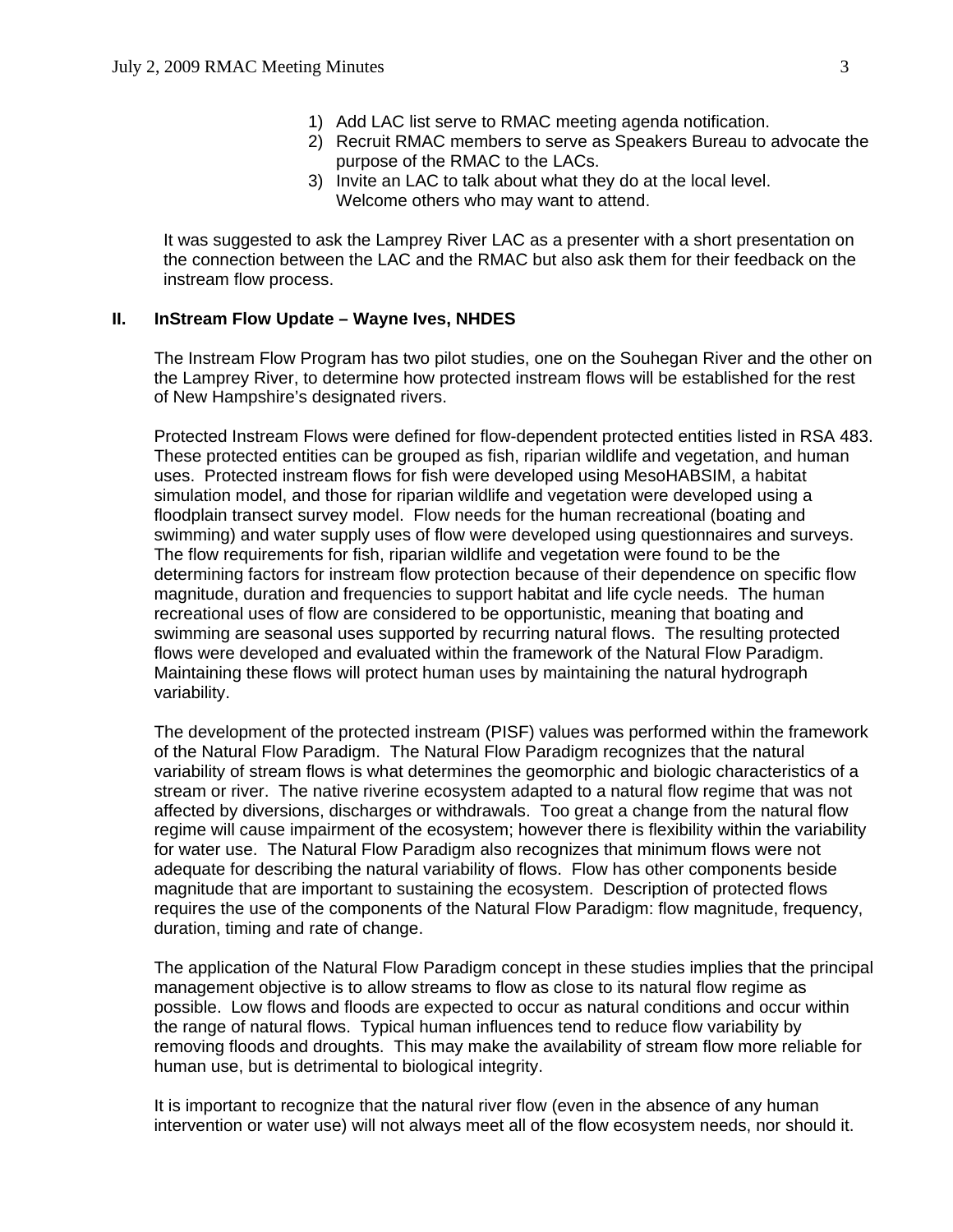Native communities are adapted to meet periods of stress that occur within the natural ranges of frequency and duration. The Natural Flow Paradigm recognizes that rare natural extremes such as flood and droughts have important functions in supporting riverine ecosystems. Protecting flow variability is necessary to insure that the ecosystem provides the variety of habitat conditions necessary to support the entire ecosystem. Variability, described by components of timing, duration, frequency, magnitude and rate of change, is necessary because of the disparate species that make up the ecosystem, and their life-stage needs. Some species thrive in low flows and others in high flows, yet they coexist in the river system. This is possible because the natural variability; over short, intermediate and inter-annual timescales; which provides support for these dissimilar species. Water management measures will be required where our use increase the duration of frequencies of flow conditions below specified flows.

The Souhegan River Protected Instream Flows were established in April of 2008, and it is expected that the Souhegan River Watershed Management Plan will be completed by the end of the year. The Lamprey River Protected Instream Flows are expected to be established in July 2009. The Lamprey River Watershed Management Plan will continue into 2010.

Steve recommended that an instream flow update be included as an agenda item at every future RMAC meeting, since we are in the implementation phase of the pilot program. Kath also suggested the LACs be informed of process made as well.

It was decided to review the Stream Crossing Rules at this time.

 Stream Crossing Rules – initial proposal should be going out the beginning of July to the Wetlands Council, with a rule making notice being filed July  $29<sup>th</sup>$  and published by August  $2<sup>nd</sup>$ . Hearings will be held in September. The RMAC could review the formal proposal at the next RMAC meeting, which would allow time to comment.

### **V. Surplus Land Disposal – Laura Weit, NHDES**

 1) DOT 09-07 Warner/Sutton (Warner River) RMAC reviewed this parcel in 2008, at which time the RMAC concurred with the NH DOT Bureau of Environment's recommendation against disposal of the property due to the important functions and values the property provides. The packet received this time does not include the letter sent from the RMAC in 2008 to DOT. It was recommended again that the RMAC recommend against disposal and concurs with the DOT's Bureau of Environment. John Magee noted an apparent discrepancy. Page 8 is not included in the packet and that there is a house on the property that is not shown.

¾ *Michele L. Tremblay moved that the RMAC recommend against disposal and further point out the discrepancy that John has brought to our attention, as well as request that not only this letter but our previous letter be attached to the file, and point out that the previous one was not. Second by Anne Krantz. Motion passed unanimously.* 

 Steve had recommended that John send an email to Kevin Nyhan, which he did, and cc Laura and Steve, indicating this discrepancy.

3) RMPP Nomination Rules -

 Steve reported we are waiting for HB 102 to be signed by the Governor before this can be acted upon. This change will allow tidal rivers to be nominated into the RMPP. A public notice will be issued by the DES legal unit to get the minor rule change in place.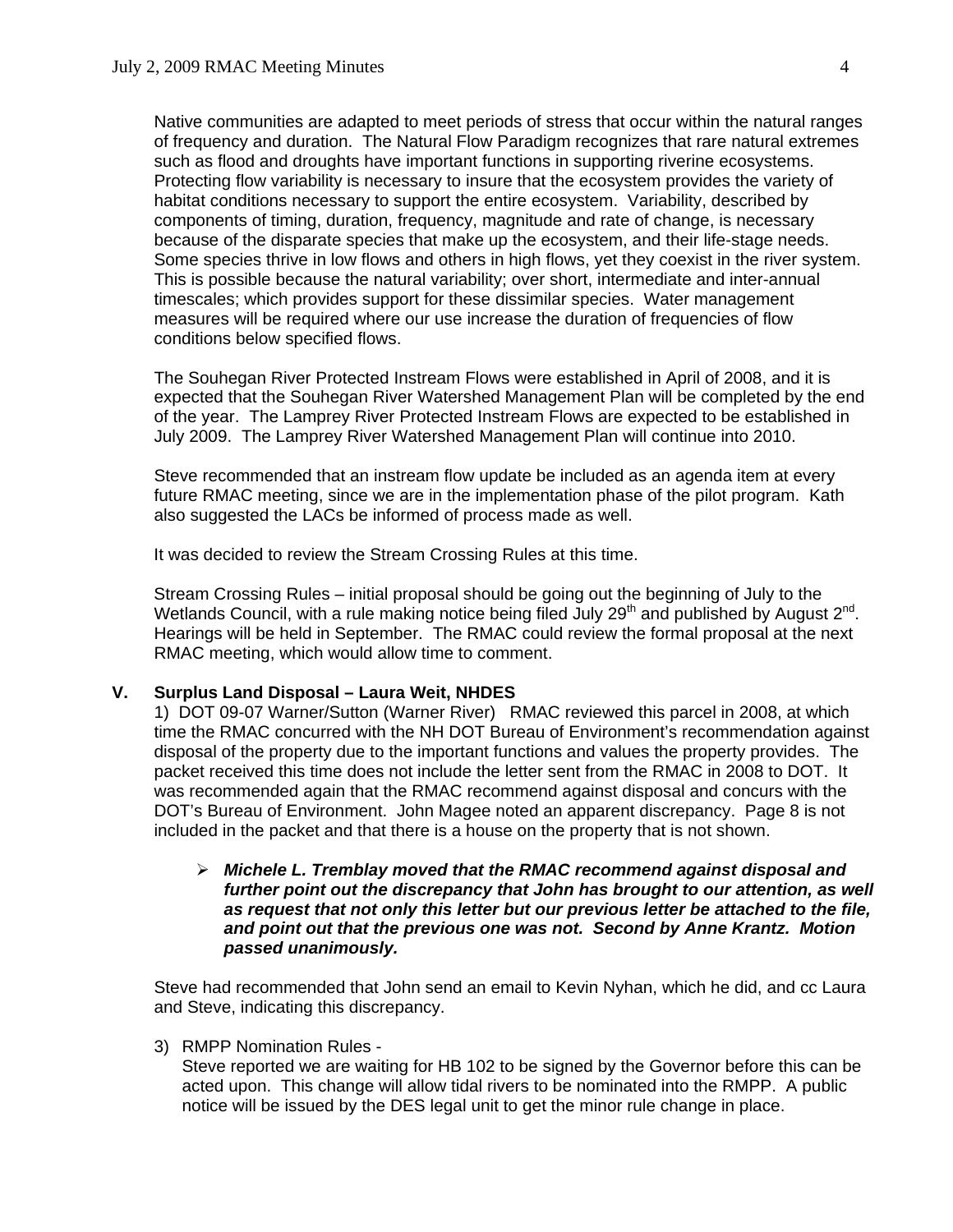Drought Management Plan - Chairman Kimball drafted a letter for consideration by the Drought Management Plan Commission. Fred McNeil volunteered to represent the RMAC on this team.

#### ¾ *Bob Beaurivage moved that Fred McNeil be appointed as the RMAC representative to the Drought Management Plan Committee, second by Kath Nelson. Motion passed unanimously.*

 Michele asked that UMRLAC be changed to Upper Merrimack LAC for clarity and consistency on the copy list when sending out RMAC correspondence.

#### **III. Sustainability Initiative – Laura Weit, NHDES**

Handouts were distributed that were compiled by Jenn Rowden. A DES workgroup is going to be brought together to work on better tracking of water quality data and watershed related trends. The purpose is to increase the accessibility of watershed information indicators to the public.

Updates have been made to the tracking sheet, as the Long Range Management Plan for State-Owned Lands within the Exeter River Watershed has been completed. The Local River Corridor Management Plan has also been updated as 14 out of 15 rivers have management plans. The recently designated Ammonoosuc River does not have one yet.

A discussion was then held on the language contained in the tracking sheet pertaining to management plan implementation. It was suggested to change "Implementation is minimal" to "Implementation varies among LACs." It was pointed out that the intent was to draw attention to the fact that there are no direct resources for LACs to develop and implement management plans, besides RMPP staff.

Chairman Kimball thanked those from DES who have put this together as it shows how we are doing state-wide. It is good to use with the LACs and it shows where the statutory responsibilities and limitations are.

Word smithing was discussed in various areas and Laura and Jenn will work on it.

3:30 PM – Bob Beaurivarge, John Magee, Garry Kerr, and Fred McNeil leave the meeting.

#### **IV, Legislation/Rulemaking/Other**

- 1) HB 1 stayed the same, which still includes funding for part-time staff. The stream gages have also been retained. The Fluvial Erosion Program has a budget, which includes funding for a permanent position.
- 2) HB 2 RMPP Budget and Committee sunset clause. DES will be issuing a letter to Legislative Services stating that we believe HB 2 does not apply to RSA 483 as the RMAC and LACs are quasi regulatory. The final language of HB 2 initiated a study committee. Exemptions have occurred already.
- 3) HB 452, Ammonoosuc River, Upper Reach nomination. There was a change to the Report to the General Court and ISF amendment. A copy of the changed language was provided to the RMAC.
- 4) HB 102 relative to the RMPP, established the VRAP and named the bridge at the intersection of NH Route 12A and Route 123 in Alstead. Inserted into the purpose statement of the RMPP, is a powerful clarification of which characteristics takes precedent over other characteristics: "If conflicts arise in the attempt to protect all valued